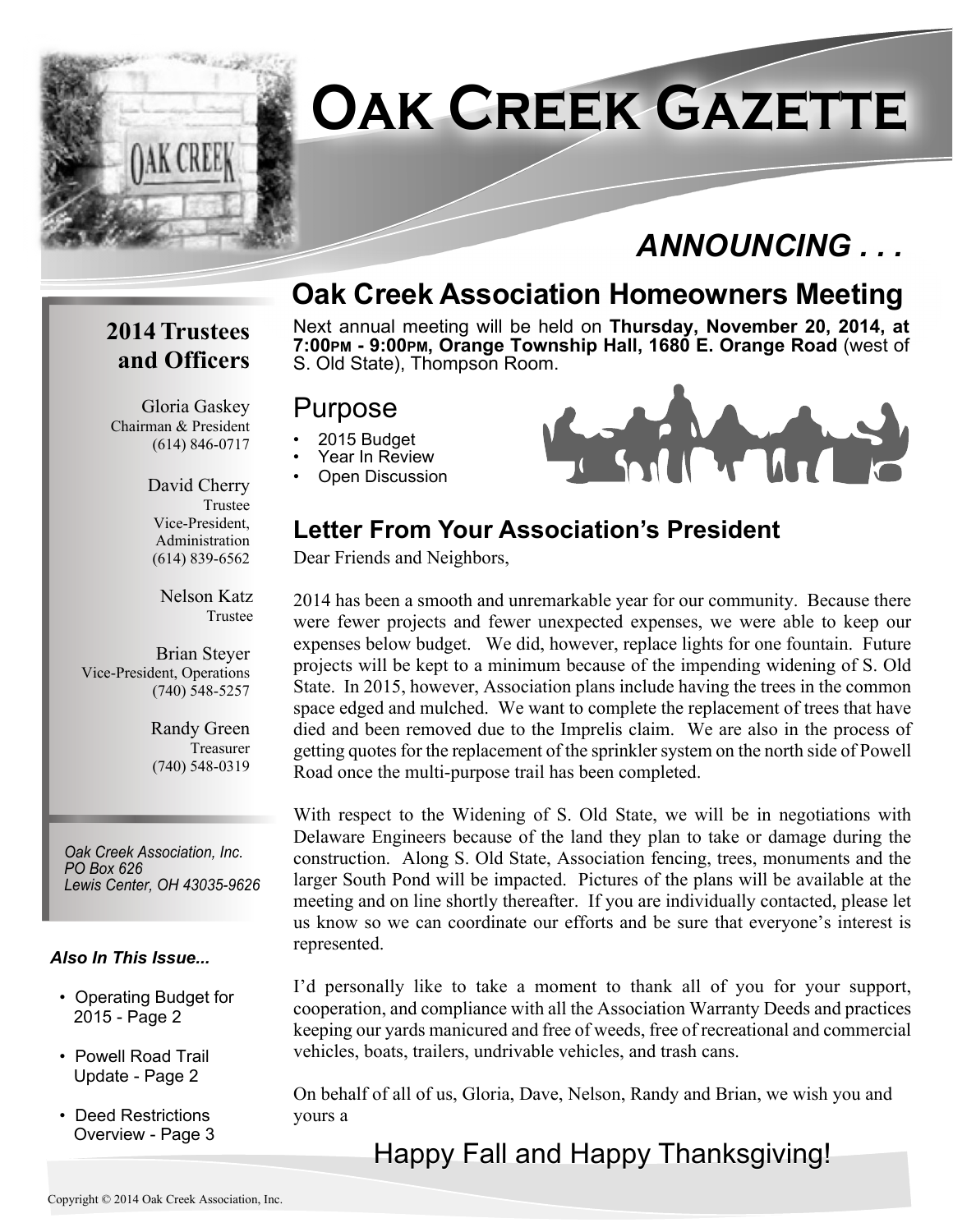## **Treasurer's Report**

Based on expenses, the Annual Assessment for calendar year 2015 will remain at \$150 per lot. Invoices will be mailed by January and are due upon receipt. If payment is not received timely, an interest rate of 1% per month (12% per annum) will be charged.

Payment can be made by check, cash, money order or via the Internet through Paypal, which is accessible via our website @ www.oakcreekassociation.com.

As you know, by virtue of owning property in Oak Creek, you are automatically a member of the Oak Creek Association. Association dues, like real estate taxes, are assessed on and directly tied only to the property and subject to similar collection processes. In other words when you purchase a home, it comes with dues and taxes. Payment of dues is not contingent on any other factor. Please pay your 2014 dues upon receipt of your invoice. Please contact your trustees or treasurer if you have any questions or concerns. Thank you.

Please access our web site for a complete line by line overview of the budget.

| <b>Oak Creek Association</b>                 |    |                                     |
|----------------------------------------------|----|-------------------------------------|
| <b>Operating Budget 2015</b>                 |    |                                     |
|                                              |    | 2015<br><b>Budget</b><br><b>YTD</b> |
| <b>REVENUES:</b>                             |    |                                     |
| Dues & Other                                 | \$ | 56,280                              |
| <b>EXPENSES</b>                              |    |                                     |
| Landscaping                                  |    | 22,100                              |
| <b>Retention Areas</b>                       |    | 6,250                               |
| Administrative -                             |    | 6,940                               |
| (insurance, supplies,                        |    |                                     |
| postage, etc.)                               |    |                                     |
| <b>Tree Care</b>                             |    | 10,380                              |
| <b>Utilities</b>                             |    | 6,250                               |
| <b>General Maintenance</b>                   |    | 2,680                               |
| Legal                                        |    | 7,550                               |
| Foreclosure                                  |    | 6,000                               |
| Fountain                                     |    | 4,000                               |
| Sprinkler                                    |    | 8.000                               |
| <b>Trees</b>                                 |    | 5,000                               |
|                                              |    |                                     |
| <b>Total Expenses</b>                        |    | 79,190                              |
| <b>NET</b>                                   |    | $(-22,910)*$                        |
| *Improvements paid from Imprelis Settlement. |    |                                     |
|                                              |    |                                     |

## **The Powell Road Trail**

 Construction of the Powell Road portion of the multi-purpose trail will begin the early part of week ending 11/08/14 even though the South Old State road widening will not begin until late 2015 or even 2016. We were informed by Orange Township Maintenance & Parks Director, Beth Hugh the following: "The Powell Road Trail should begin early next week (11/3-11/8). There will be surveyors staking and marking out the trail alignment. Excavation will begin around November 10th, with drainage and storm structure work scheduled around November 17th. The trail base, with stone, will be started towards the end of the month with paving expected around December 1st.

 The project includes a ten foot wide multi-use trail on the north side of Powell Road. All construction will take place within the right-of-way for Powell Road. The existing white fence will not be disturbed. The trail project work consists of excavation, stone, asphalt, sidewalk extensions, ADA curb cuts, storm piping, drainage, signage and seeding. Since the project is ending late in the season we will straw the area. Seeding will take place in early Spring. We (the Township) will ensure that grass is re-established as part of the project."

 Construction will be stopping short of the corner at East Powell and S. Old State Road, where the two trails will actually connect after the widening of S. Old State.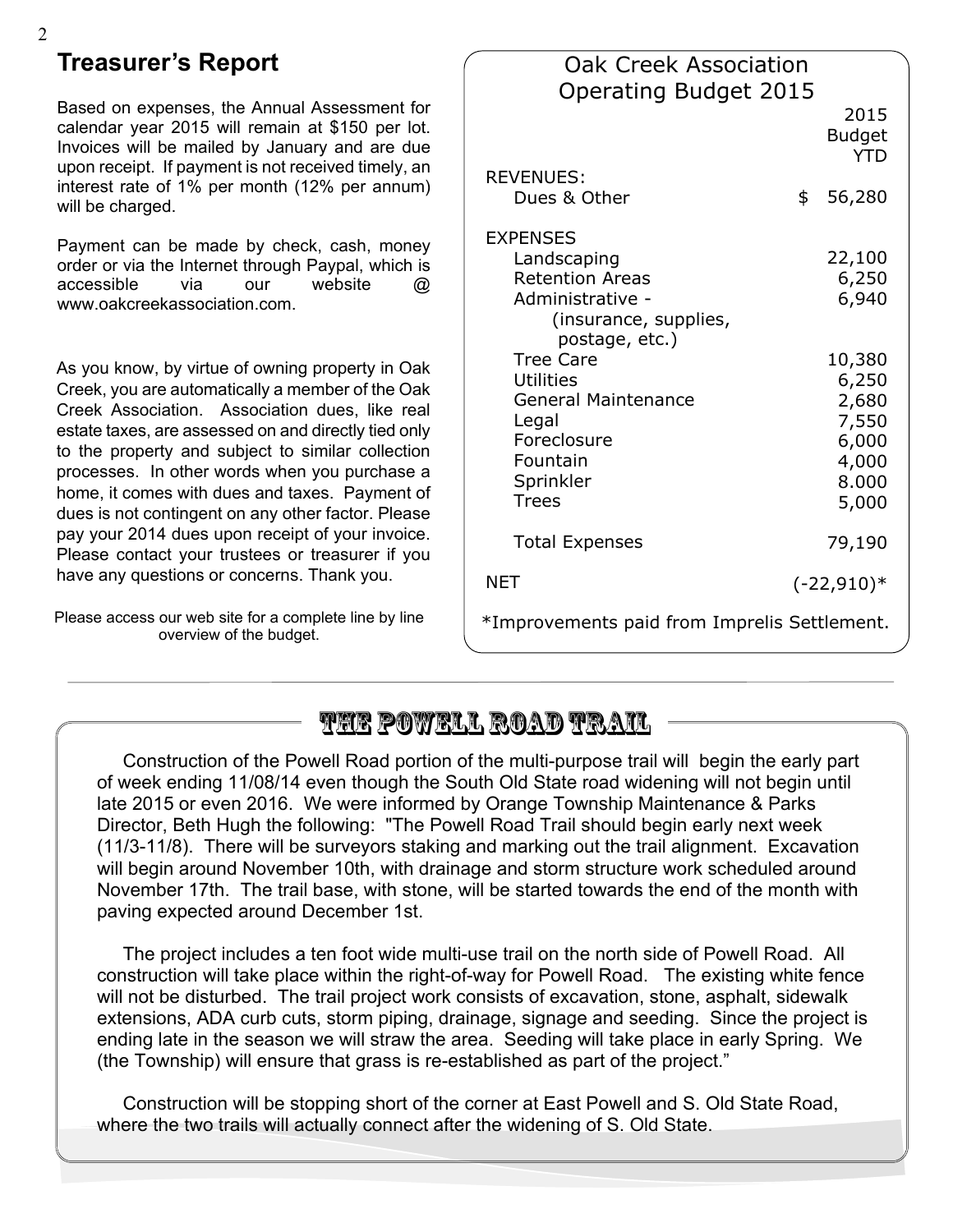## DEED RESTRICTIONS OVERVIEW

If you do not have a copy of your deed restrictions, you can access them from our web site at www.oakcreekassociation.com. It is very important to review the deed restrictions before building, planting, fencing, etc. In addition to the deed restrictions, Orange Township has additional restrictions that should be checked for your own protection (call 740-548-5430 x 124). If you have any questions, the trustees will gladly

address or assist with your concerns. We do require that any complaints regarding deed restrictions violations (1) provide the nature of the violation, (2) provide the property address, and (3) be put in writing and mailed or emailed to us. If you wish to receive a response from us, include your name, address, and phone number so we can contact you in a formal manner. Below are Do's and Don'ts:

#### **QUICK GUIDE TO WHAT WE MUST DO AND WHAT WE CANNOT DO**

- Cut your grass on a regular basis, and clean up clippings afterwards.
- **Treat your lawn for feeds** (crabgrass, dandelions, clover, etc.).
- Maintain planting beds. No beds overgrown with weeds and no planting allowed to grow out of control.
- **NO campers, trailers, boats, RV, or commercial vehicles in the driveway or on the street more than 24 hours in a month.**
- No undrivable vehicle can be in front of premises for more than 7 days.
- No outdoor clothes drying.
- No trash receptacle in view of public from street or abutting properties. Trash is not to be put out prior to the evening before - this would be Thursday (except holidays, then Friday), and after 6:00 p.m. For pick up next day. Trash is NOT to be put on the side walks. It is also recommended that if a storm or high winds are pending, do not put trash out until the storm passes, keeping your trash from blowing all over the neighborhood. Promptly remove empty trash receptacles from sight along with any remaining items.
- No street trees. Trees cannot be planted between the sidewalk and the street.
- No sheds or storage structures.
- Fencing must meet your specified deed restriction. It must be maintained.
- No trade, business or commercial activity shall be conducted on any lot, nor shall anything be done which may become an annoyance or nuisance to any of the owners of any lot in the subdivision.
- No painting, repairs, or structures, etc., are allowed which may be viewed as an eyesore to any of the owners of any lot in the subdivision. (This is the reason the builders had restrictions on all buyers as to the colors they were allowed to choose for siding, shutters, doors and roofs.

Please access our website @ www.oakcreekassociation.com to review a complete copy of your deed restrictions.

#### **Resources**

• Ohio's Foreclosure Prevention Effort - Information on resources and assistance available to renters and homeowners facing foreclosure created by the State of Ohio. www.savethedream.ohio.gov

• Senior Citizens Inc. of Delaware County - To provide motivating activities to help active older adults remain a vital part of Delaware County through education, recreation, socialization, exercise, and wellness. www.delawareseniorcenter.org • Wondering what outdoor activities are scheduled for parks in Delaware County this fall and winter? How do you report a pot hole? Where do you file permits or licenses? For this and more, access www.delawareohio.net.

**Our Association Web Site** *-* Keeping in touch with your **Oak Creek Homeowners' Association** and up-to-date on neighborhood happenings just a click away on your computer. Access new features such as local news, current real estate listing and statistics for our neighborhood, previous newsletters and minutes from meetings, legal documents, file a complaint, plus much more! Many of the Internet links found in this newsletter are available on our web site. All this and more is available 24 hours a day, 7 days a week at www.oakcreekassociation.com.